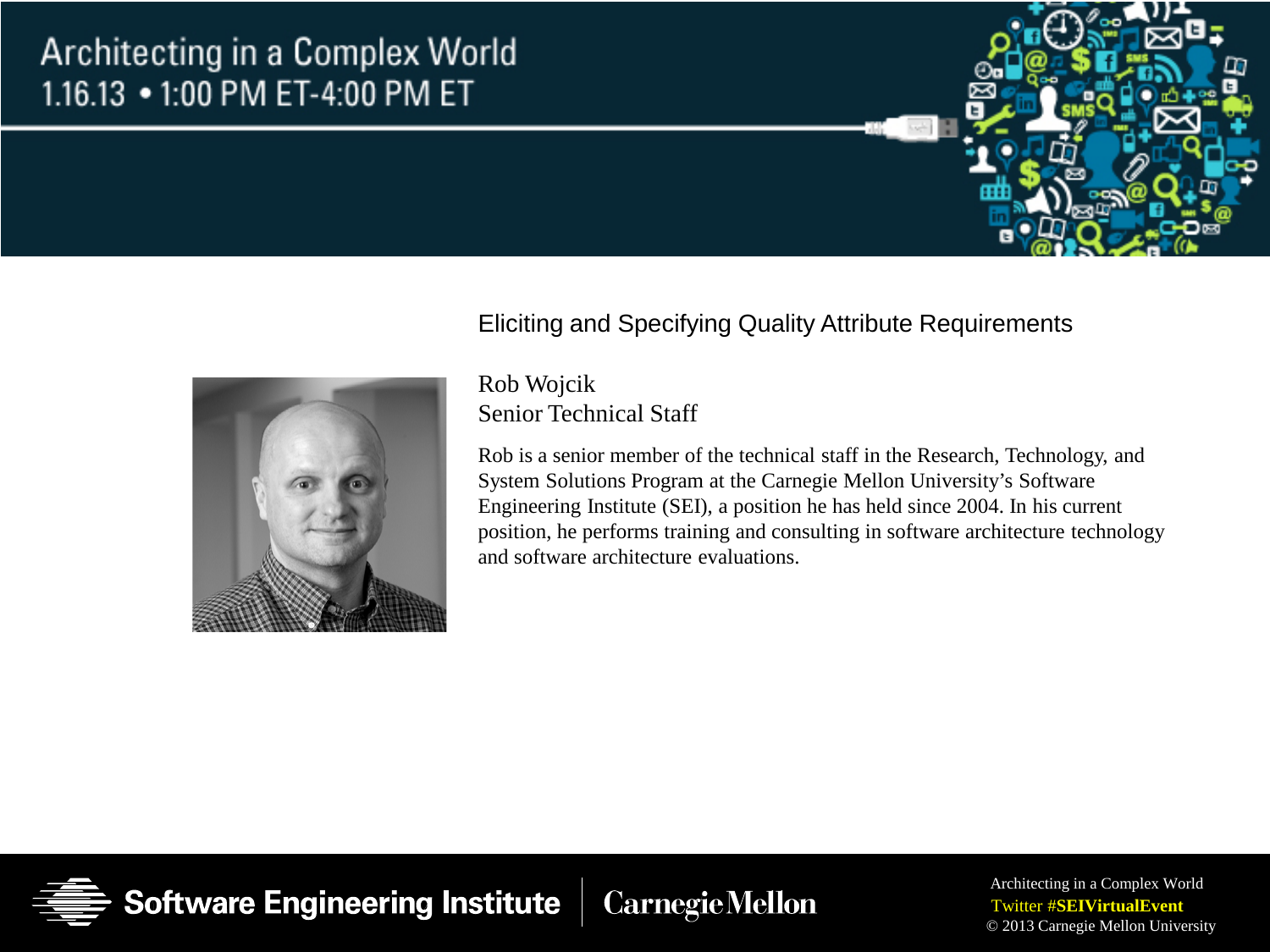### **What we'll discuss today**

Quality Attributes

Eliciting Quality Attribute Requirements

Quality Attribute Workshop

Quality Attribute Scenarios

*I'll take questions at the end of the presentation.*

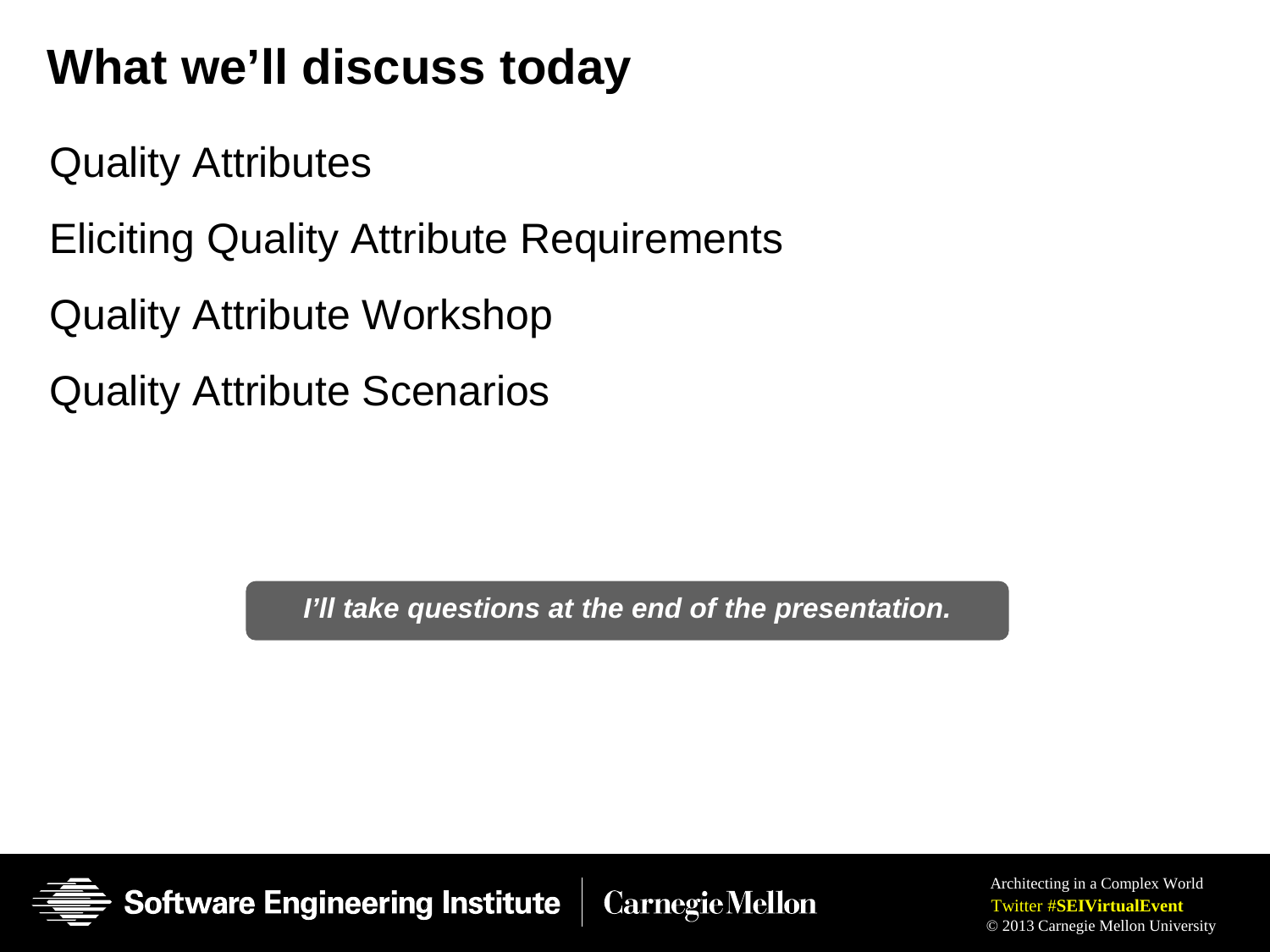# **Polling Question**

When is the best time to specify quality attribute (non-functional) requirements?

- 1. After the software architecture is established
- 2. Before the software architecture is established
- 3. Quality attributes are not important

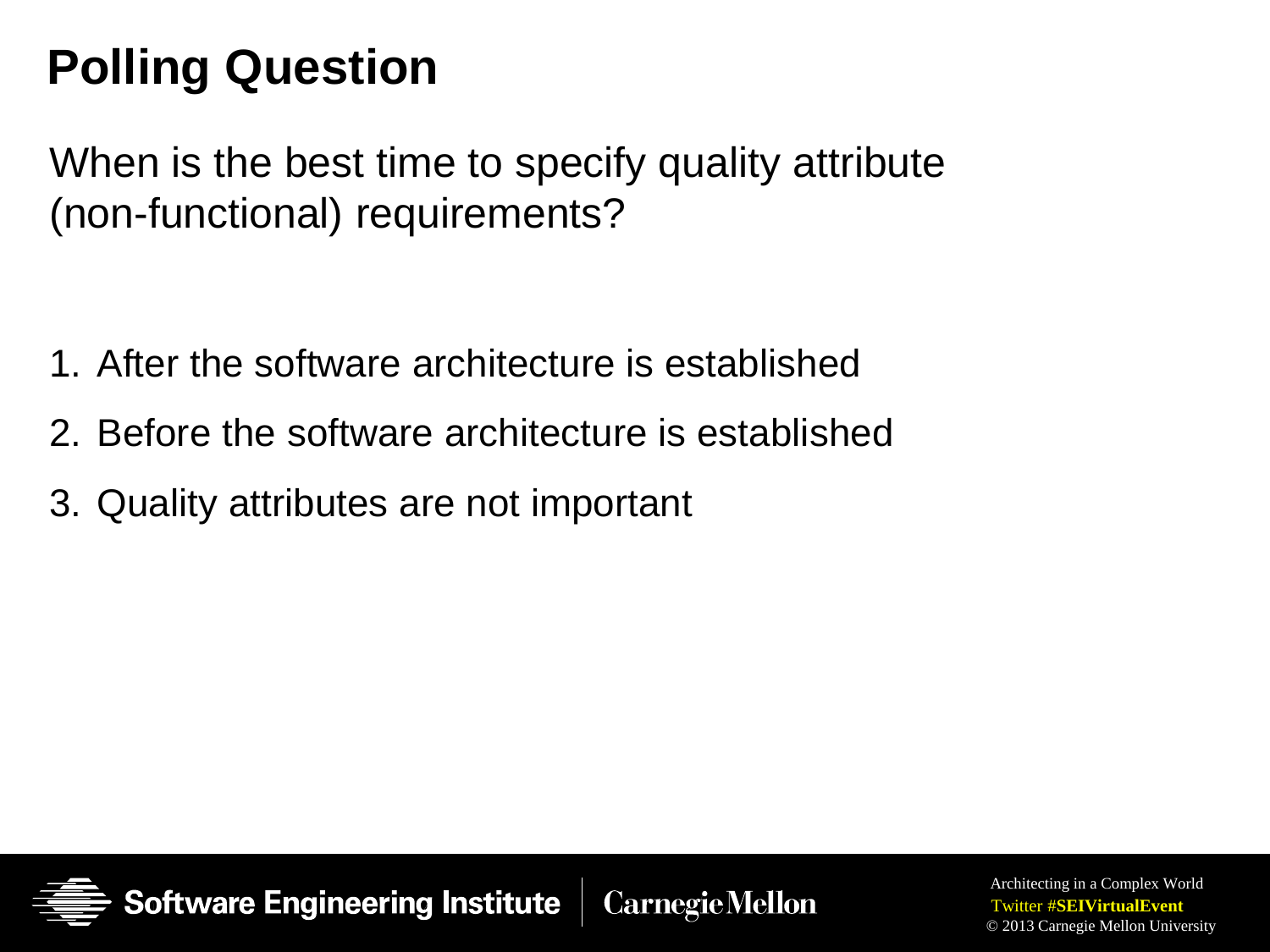### **What are Quality Attributes?**

Measurable or testable properties of a system used to indicate how well the system satisfies the needs of its stakeholders

Here are some examples of quality attributes:

- availability
- configurability
- modifiability
- performance
- reliability
- reusability
- security
- throughput

tware Engineering Institute **CarnegieMellon**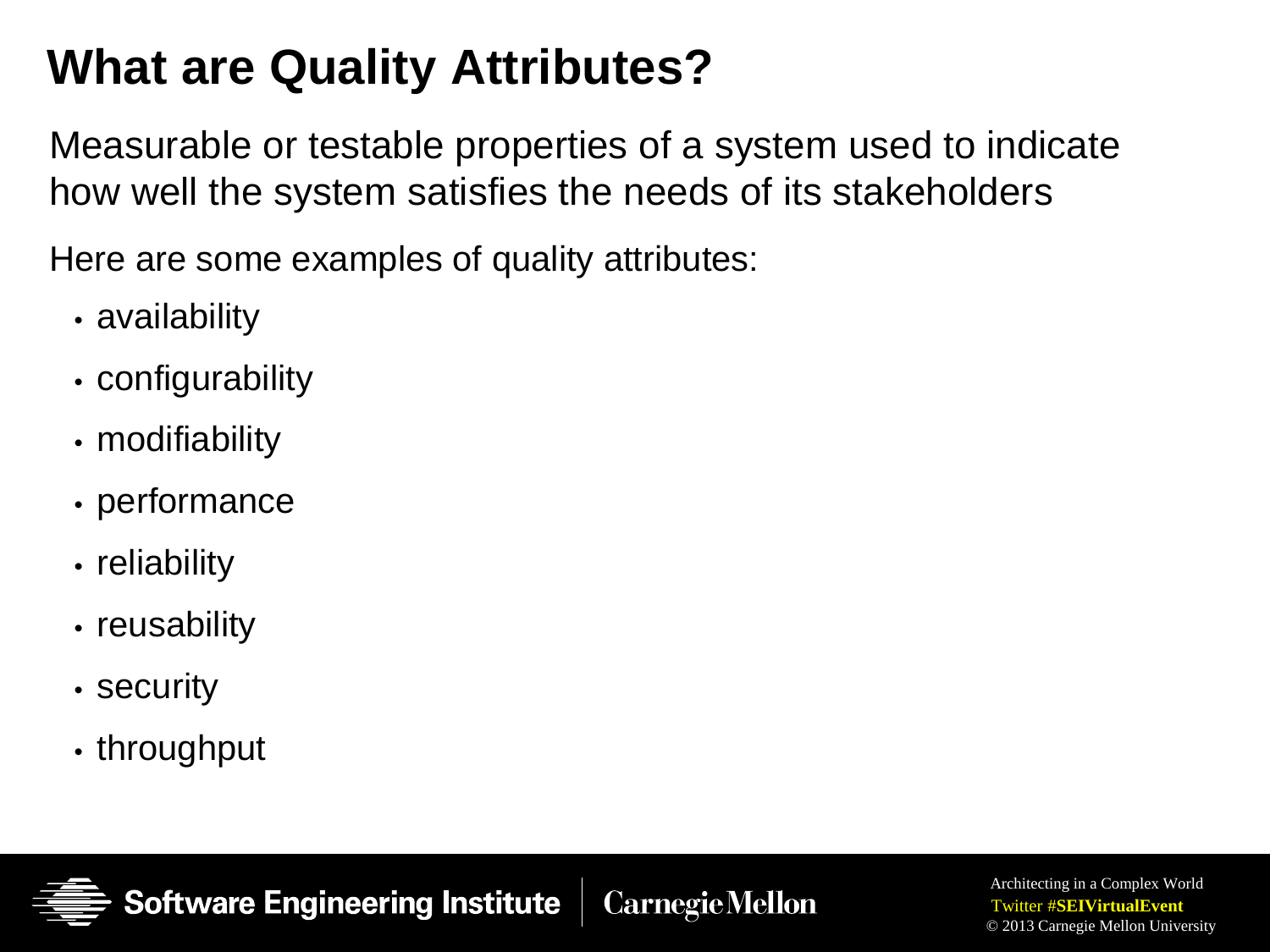### **Stakeholders and Quality Attributes**



Software Engineering Institute **CarnegieMellon**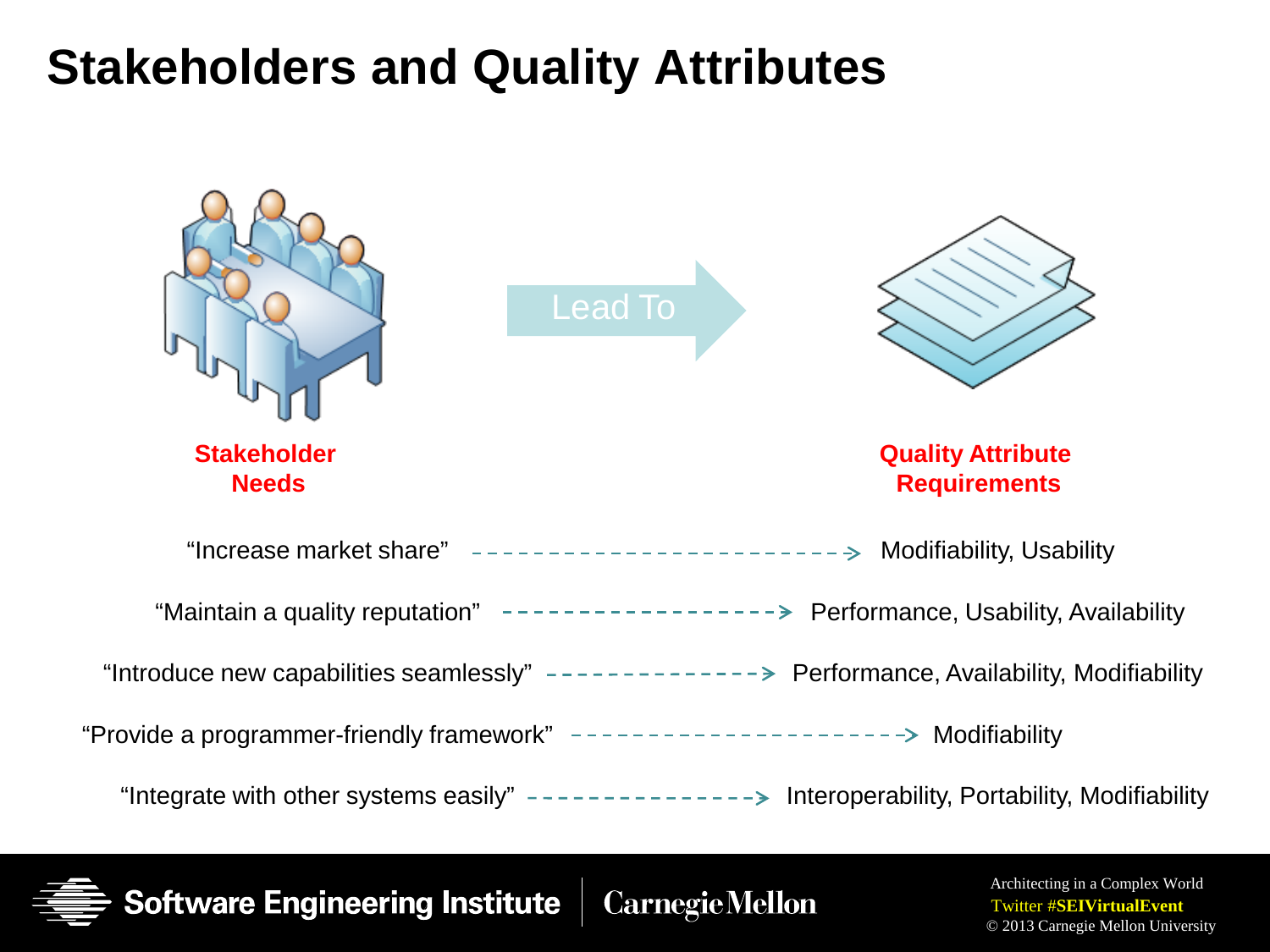### **Quality Attributes and Architecture**

The degree to which a system satisfies quality attribute requirements is directly dependent on architectural structure.



*Consequently, architects need to have a solid understanding of the quality attribute requirements for a system when they are designing the system's software architecture.*

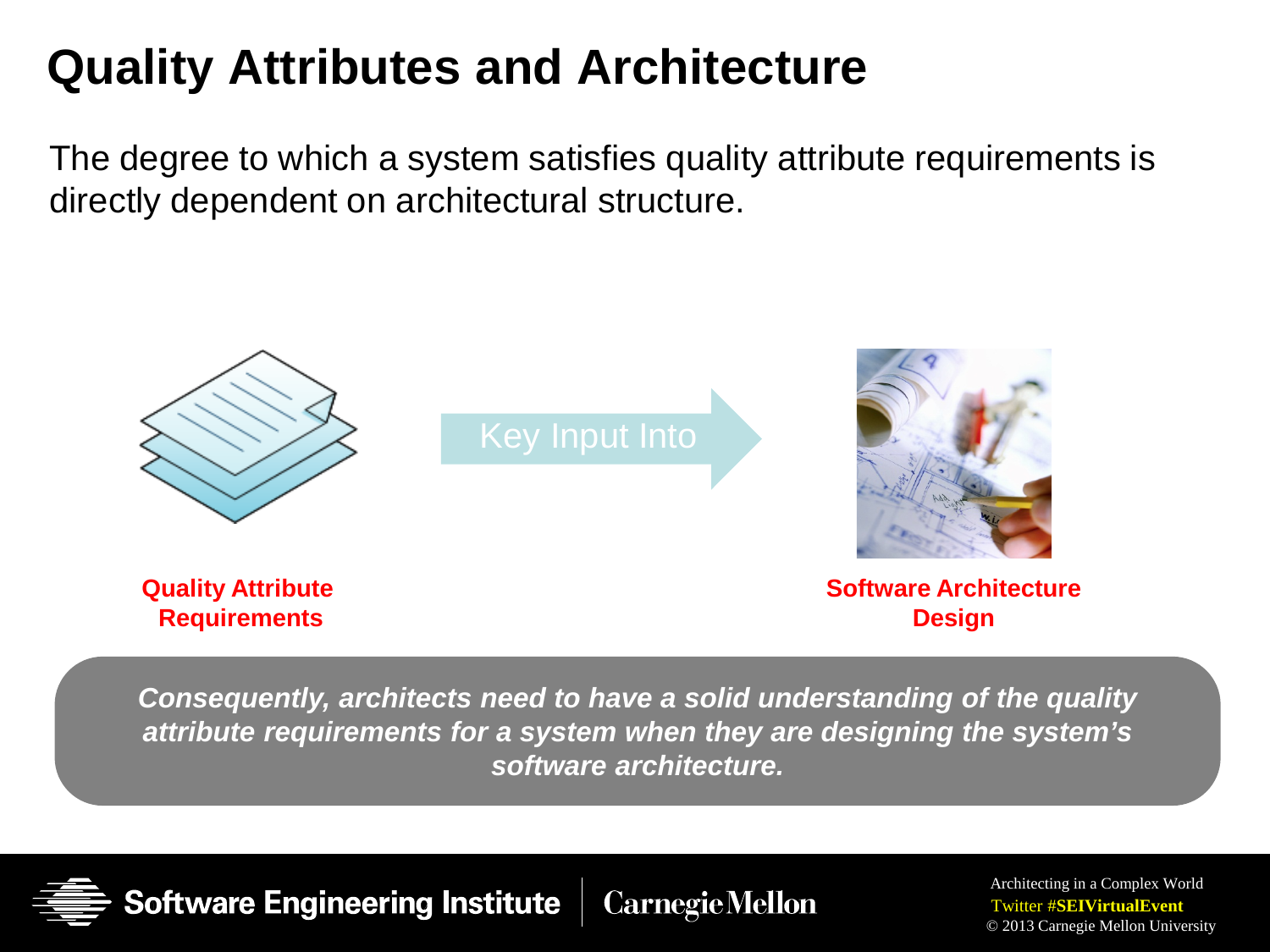# **Polling Question**

What approach does your organization use to specify quality attribute requirements?

- 1. We ask management what they think the system should do.
- 2. We discuss the system's quality attributes once the system is designed.
- 3. We use a method to gather the views of all our stakeholders early in the development life cycle.
- 4. We don't worry about quality attributes.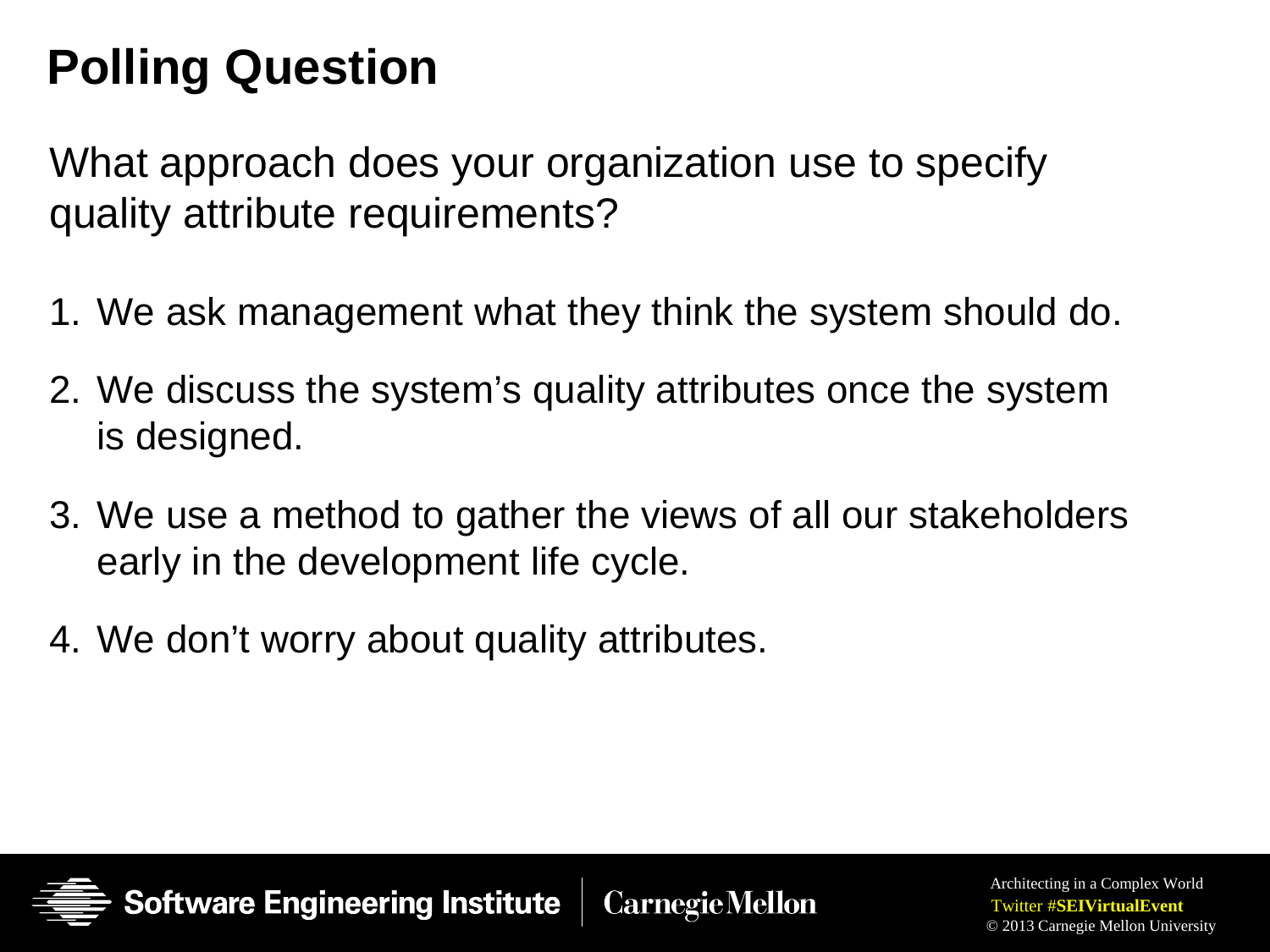### **Eliciting Quality Attribute Requirements**



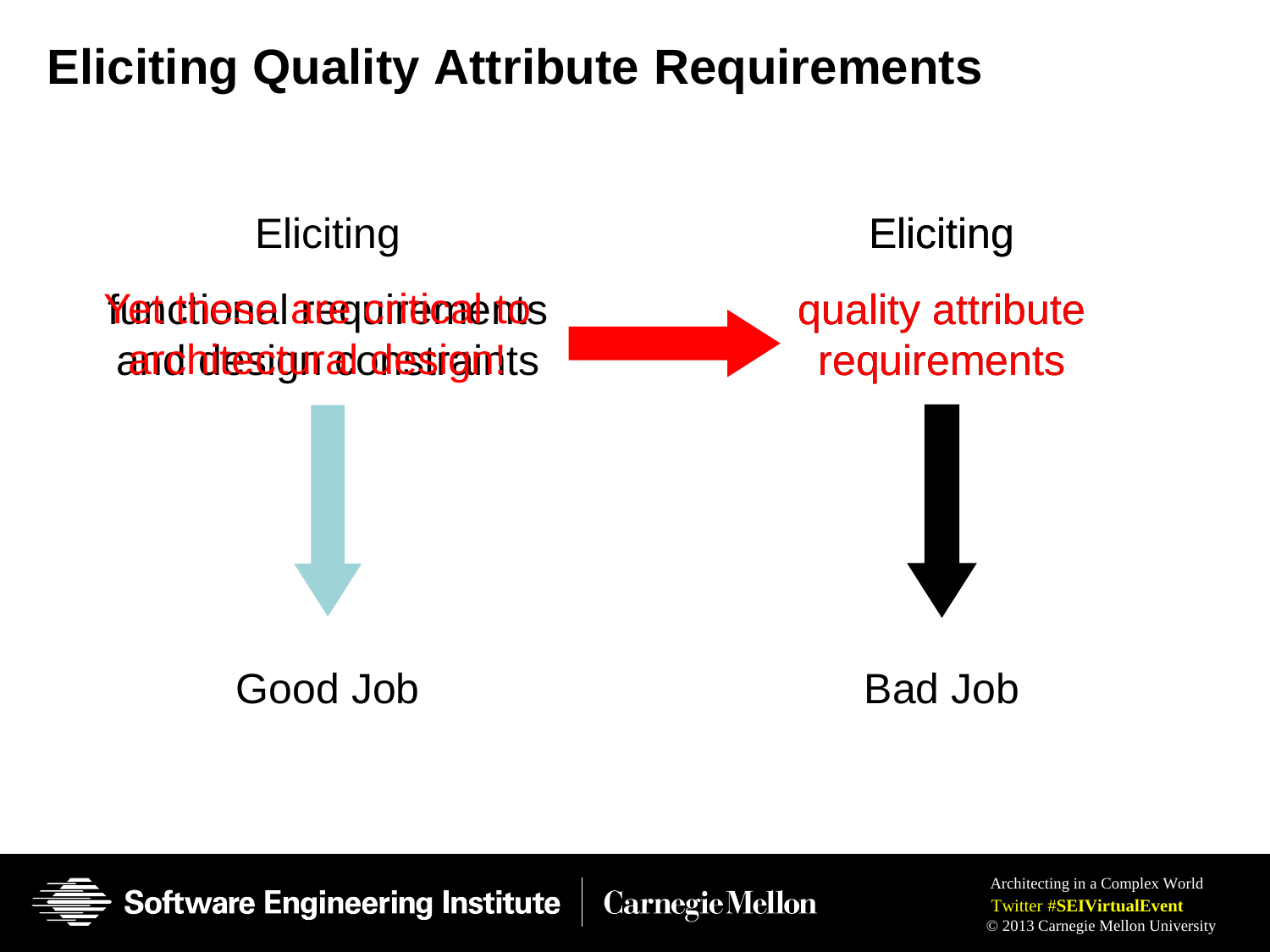### **Problems With Quality Attribute Requirements**

### Non-Operational requirements

- "The system must be easy to use."
- "The system must have high performance."
- "The system must be portable."

Debating the quality attribute to which a system behavior belongs

• "The system must process 10,000 messages per second."

Vocabulary variations

• Everyone knows what "high performance" means, right?

ware Engineering Institute **CarnegieMellon**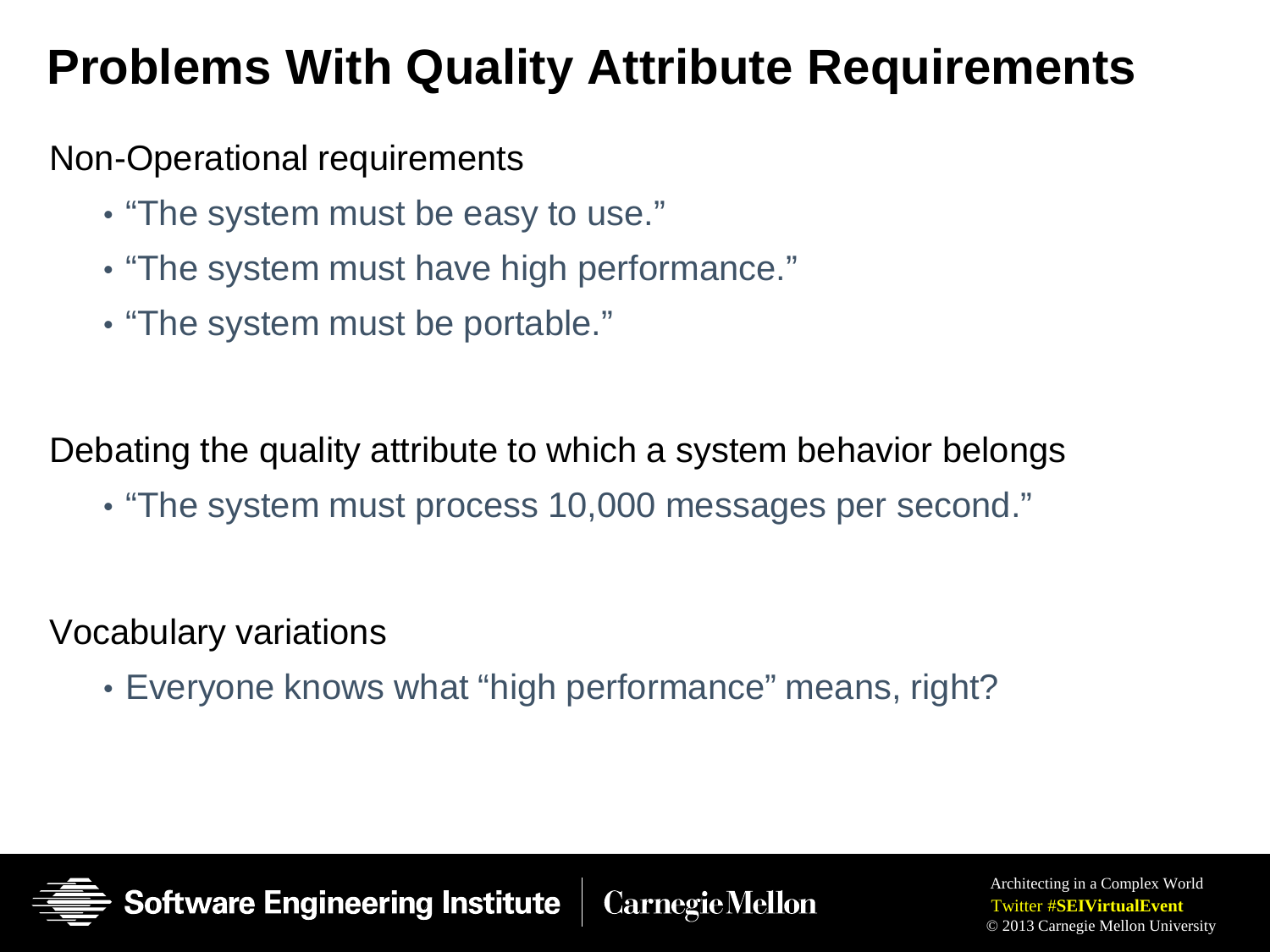# **Quality Attribute Workshop (QAW)**

#### Facilitated method

- system-centric
- used before the software architecture has been created

Engages system stakeholders early in the life cycle

Reveals the driving quality attribute requirements of a software-intensive system

• scenario based

*A QAW delivers the quality attribute requirements for the system, documented as refined and prioritized quality attribute scenarios*

*The quality attribute scenarios can then be used as the basis for designing the software architecture for the system.*

**Software Engineering Institute CarnegieMellon**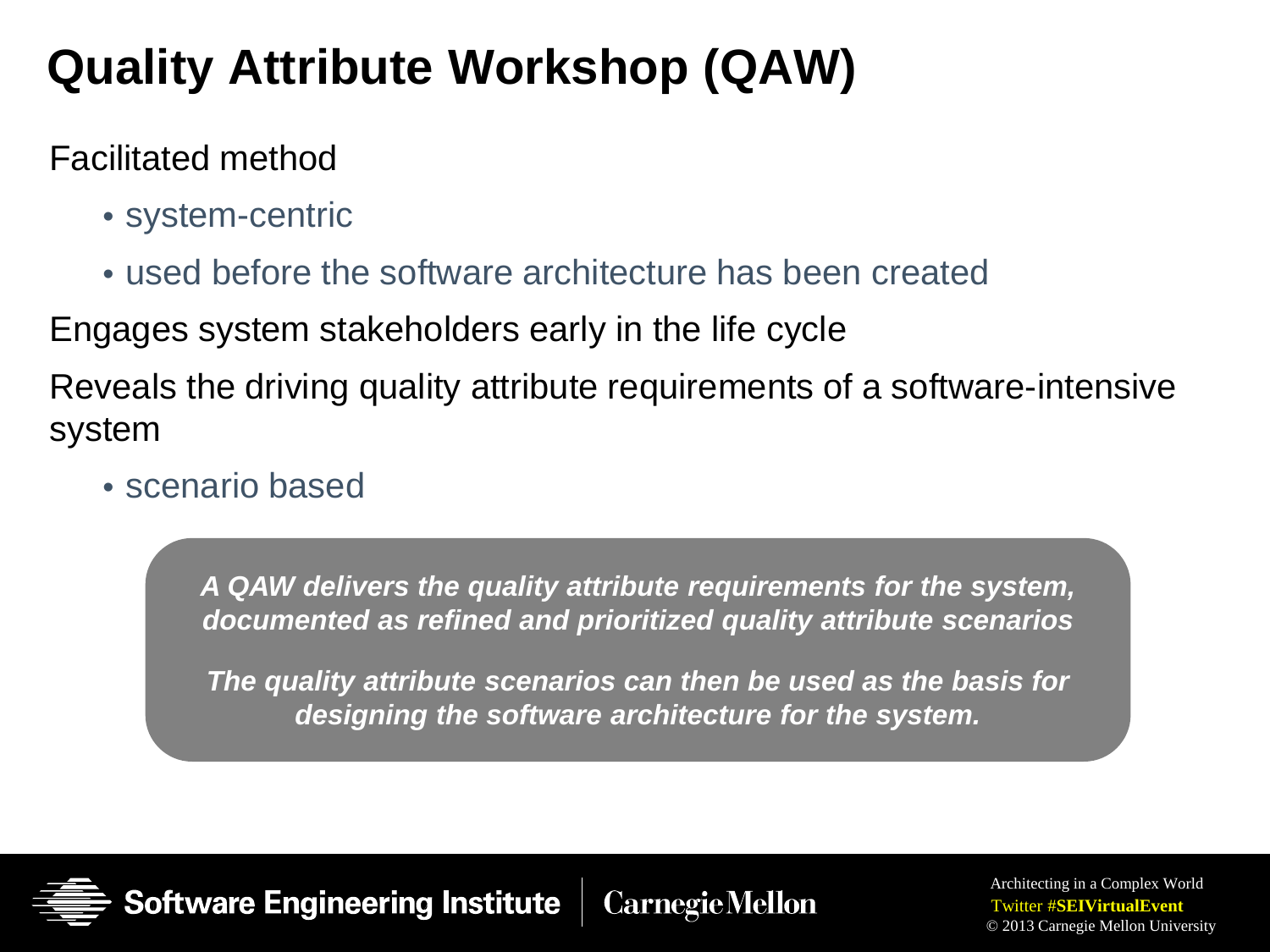### **QAW Steps**

- 1. QAW Presentation and Introductions
- 2. Business/Programmatic Presentation
- 3. Architectural Plan Presentation
- 4. Identification of Architectural Drivers
- 5. Scenario Brainstorming
- 6. Scenario Consolidation
- 7. Scenario Prioritization
- 8. Scenario Refinement

Software Engineering Institute **CarnegieMellon**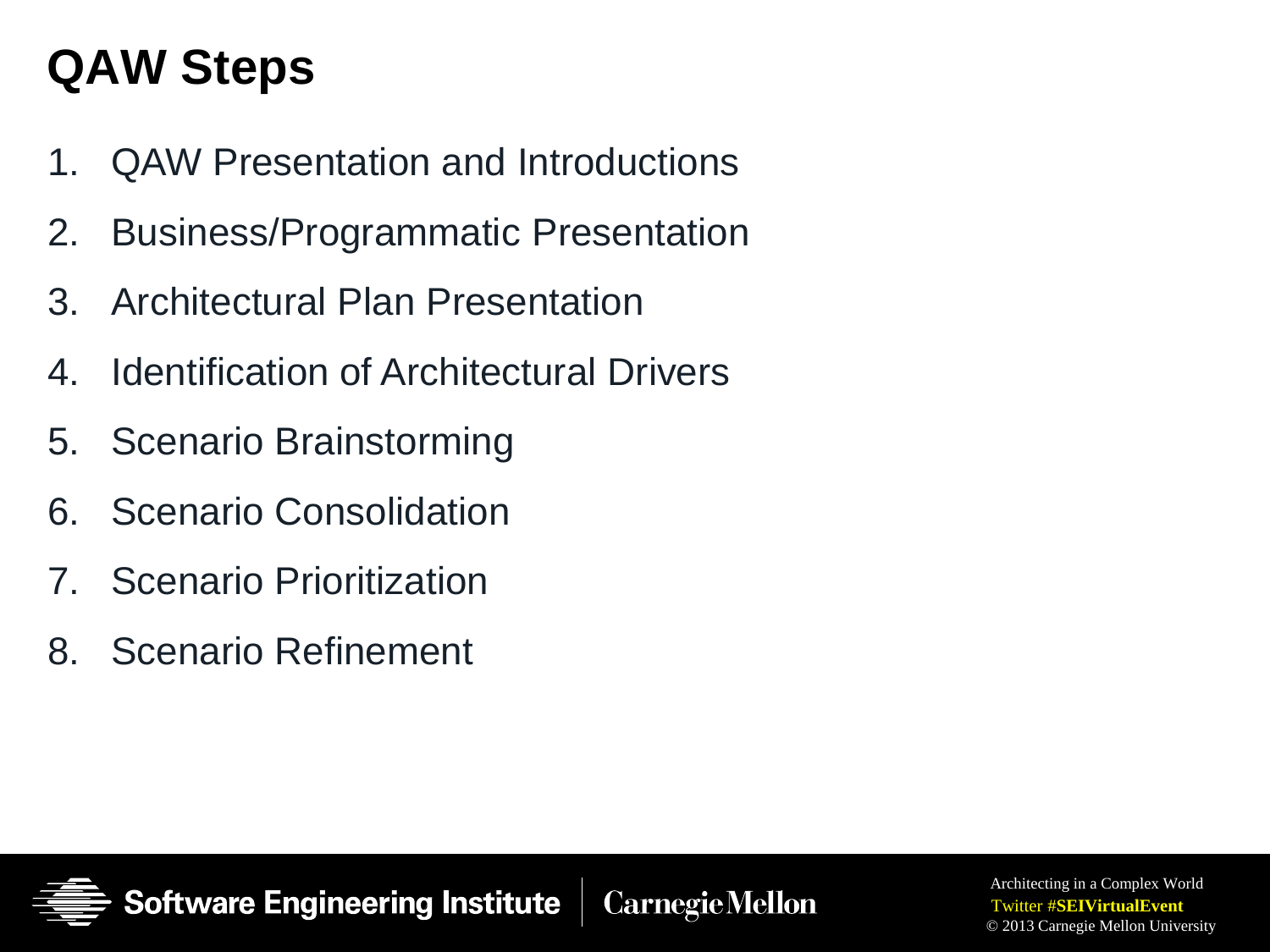### **QAW Steps**

- 1. QAW Presentation and Introductions
- 2. Business/Programmatic Presentation
- 3. Architectural Plan Presentation
- 4. Identification of Architectural Drivers
- 5. Scenario Brainstorming
- 6. Scenario Consolidation
- 7. Scenario Prioritization
- 8. Scenario Refinement

**Today's focus**



**CarnegieMellon**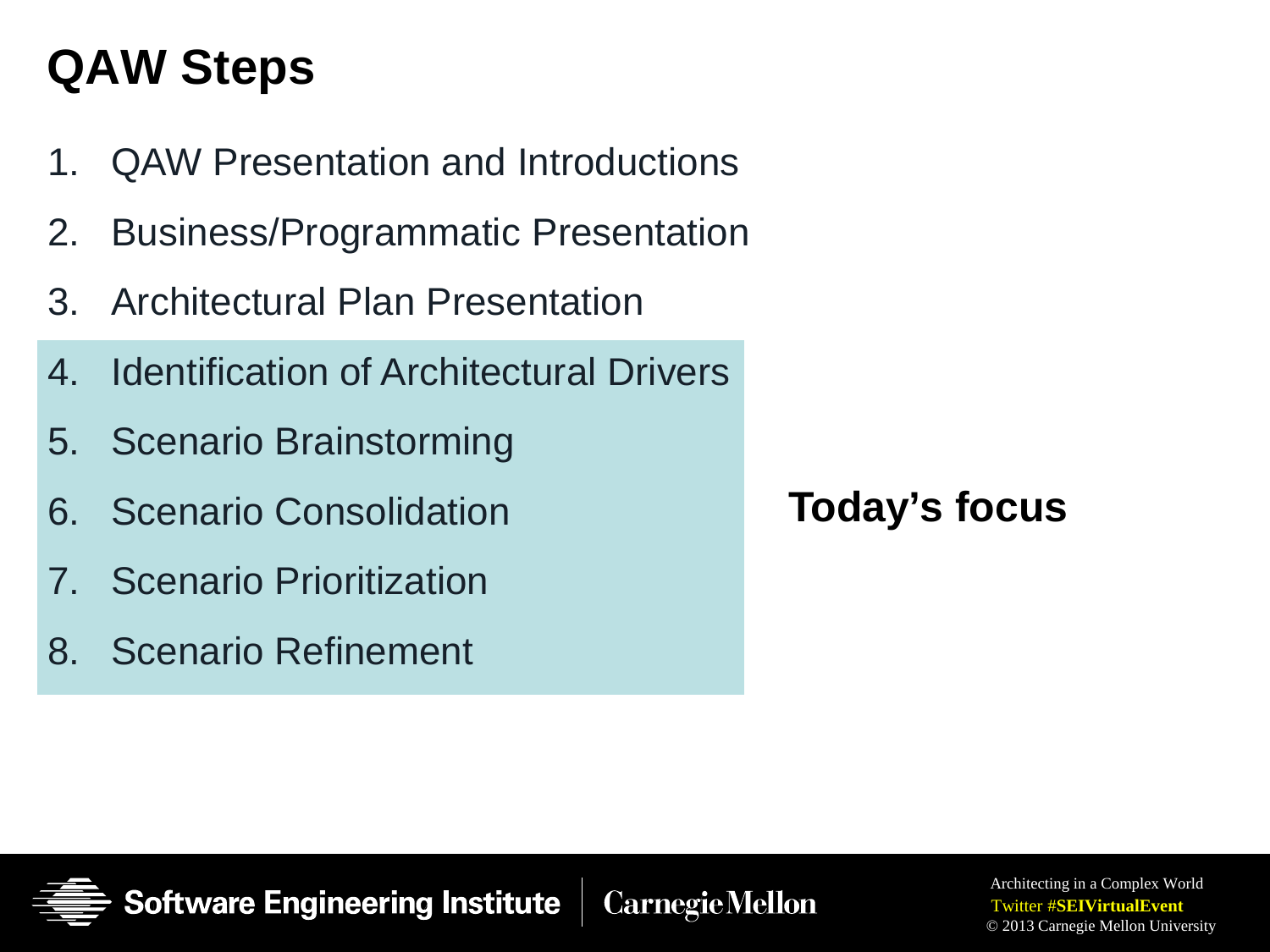# **Step 4: Identification of Architectural Drivers**

The QAW facilitators identify the architectural drivers that are key to realizing quality attribute goals by

- presenting a distilled list of the architectural drivers they heard during the Business/Programmatic and Architecture Plan presentations
- asking for clarifications, additions, or deletions to reach a consensus on the architectural drivers

*The final list of architectural drivers focuses the stakeholders during scenario brainstorming*.

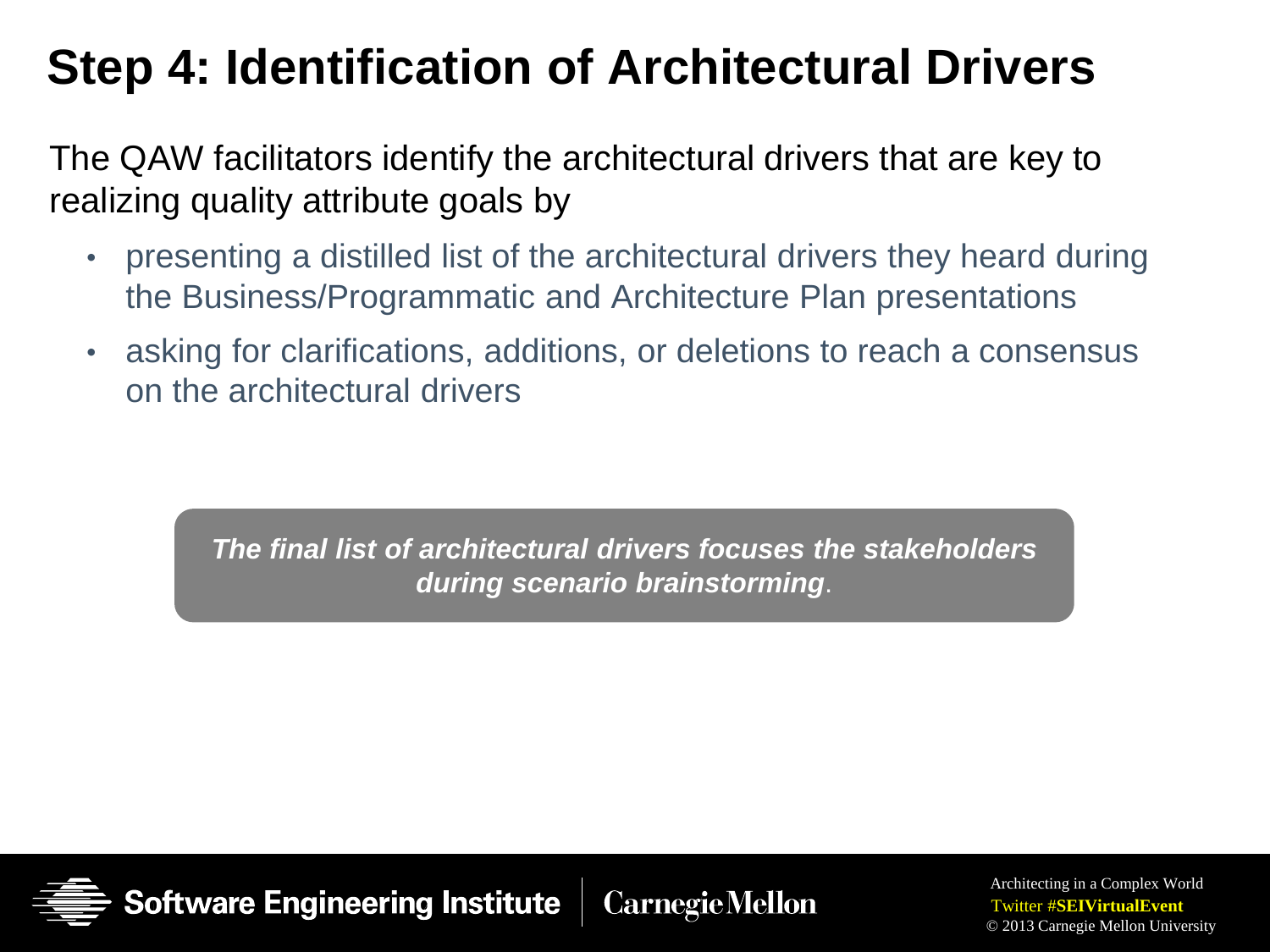# **Step 5: Scenario Brainstorming**

Stakeholders generate scenarios using a facilitated brainstorming process.

Each stakeholder either generates a scenario in round-robin fashion or opts to pass.

Each stakeholder may have an opportunity to contribute more than one scenario, depending on the number of stakeholders in the QAW and the allocated time for the workshop.

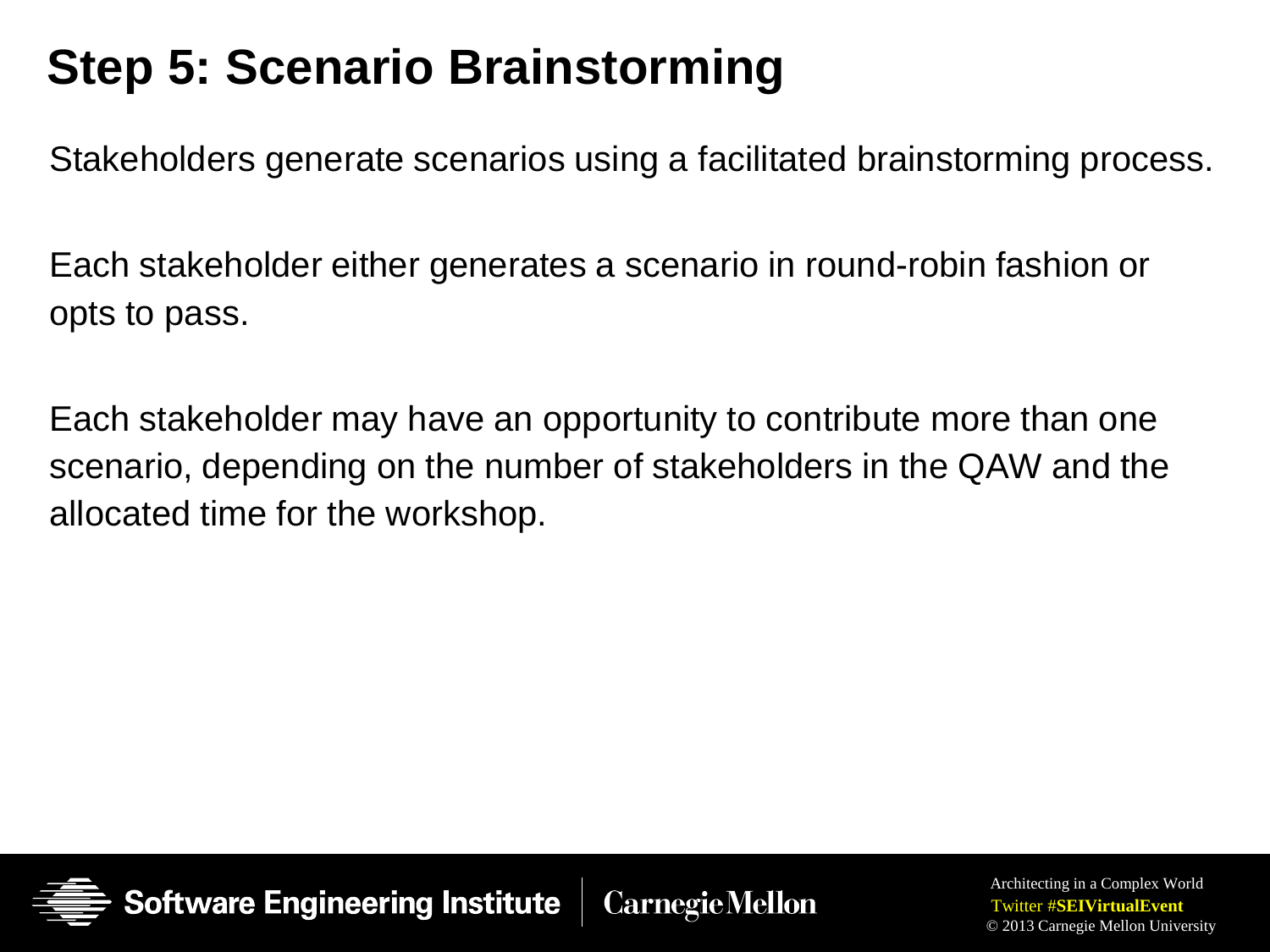### **Step 5: Scenario Brainstorming**

#### Scenario brainstorming guidance

- Quality attribute requirements are most effectively characterized vis-à-vis scenarios.
- Scenarios are "short stories" that describe a system interaction with respect to some quality attribute.
- Well-formed scenarios have a stimulus, an environment, and a response.
- The QAW focuses on three kinds of scenarios:
	- use case anticipated uses of the system
	- growth anticipated changes to the system
	- exploratory unanticipated stresses to the system (uses and/or changes)

**ftware Engineering Institute CarnegieMellon**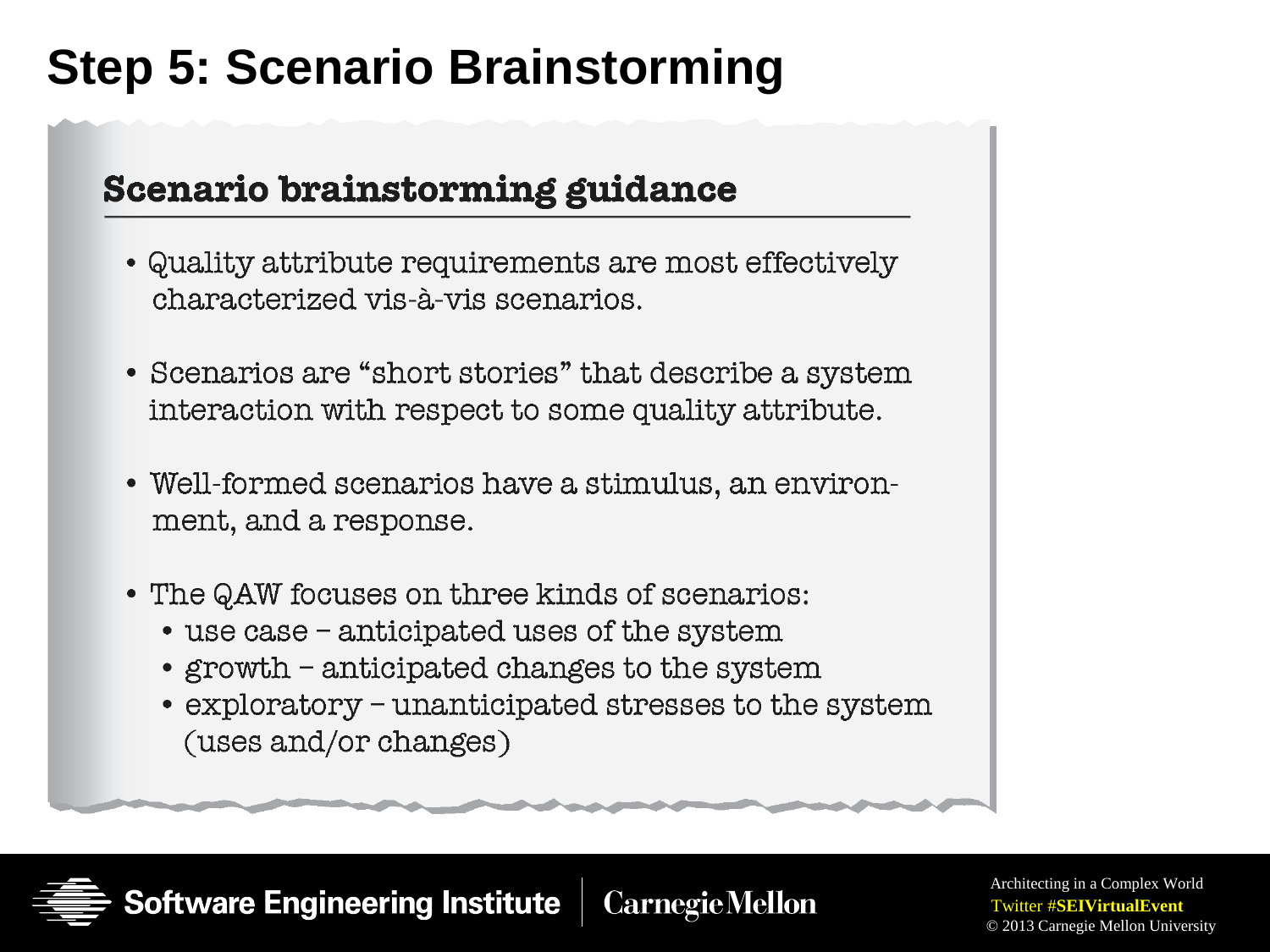### **Stimuli, Environment, Responses**

Use case scenario

*A remote user requests a database report via the Web* **during a peak period** and receives it within 5 seconds.

Growth scenario

*Add a new data server* **to reduce latency in the use case scenario to 2.5 seconds** within 1 person-week*.*

Exploratory scenario

*Half of the servers go down* **during normal operation** without affecting overall system availability*.*

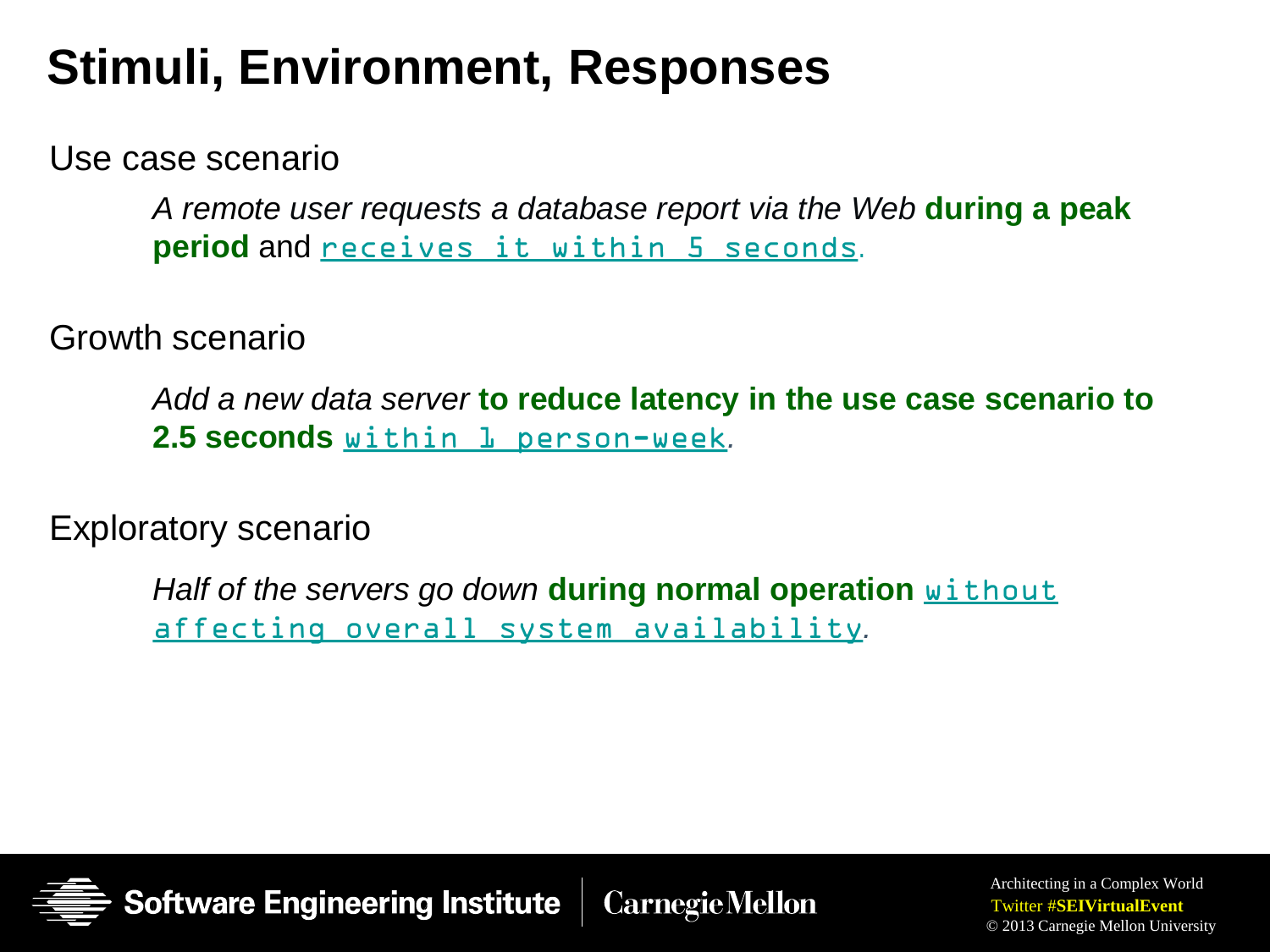### **Step 6: Scenario Consolidation**

The QAW facilitators ask stakeholders to identify those scenarios that are very similar in content.

- Similar scenarios are merged to prevent a "dilution" of votes when voting is done in the next step.
- QAW facilitators attempt to reach a consensus with the stakeholders before merging scenarios.

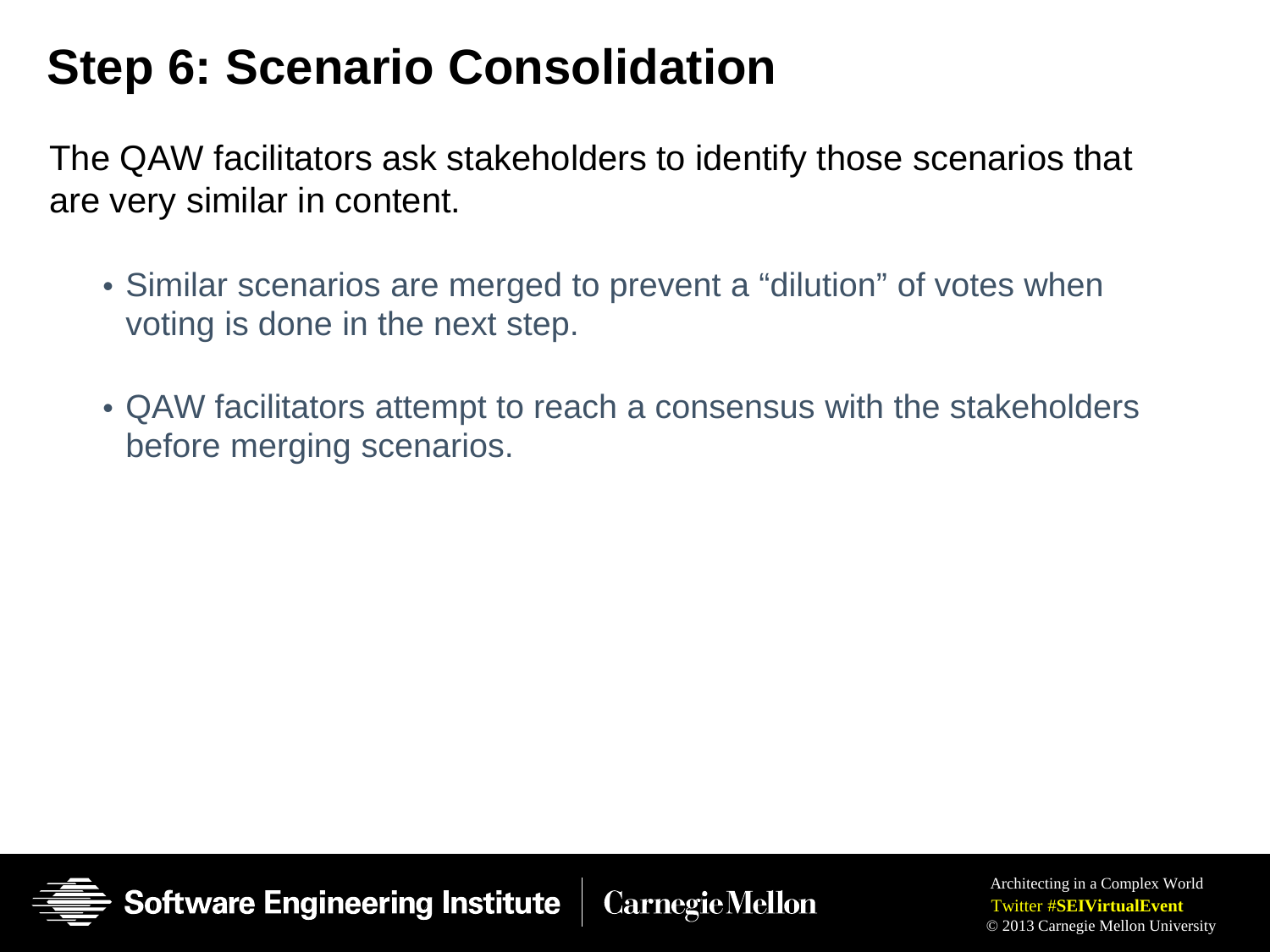### **Step 6: Scenario Consolidation**

#### **Example of scenario consolidation**

Scenarios that are similar in content are grouped together.

- In the event of a processor fault, the system can be rebooted/reinitialized.
- A processor failure or crash doesn't adversely affect any other components (no second-order failures).
- Software continues to operate even if the host fails (mission computer).

Software Engineering Institute **CarnegieMellon**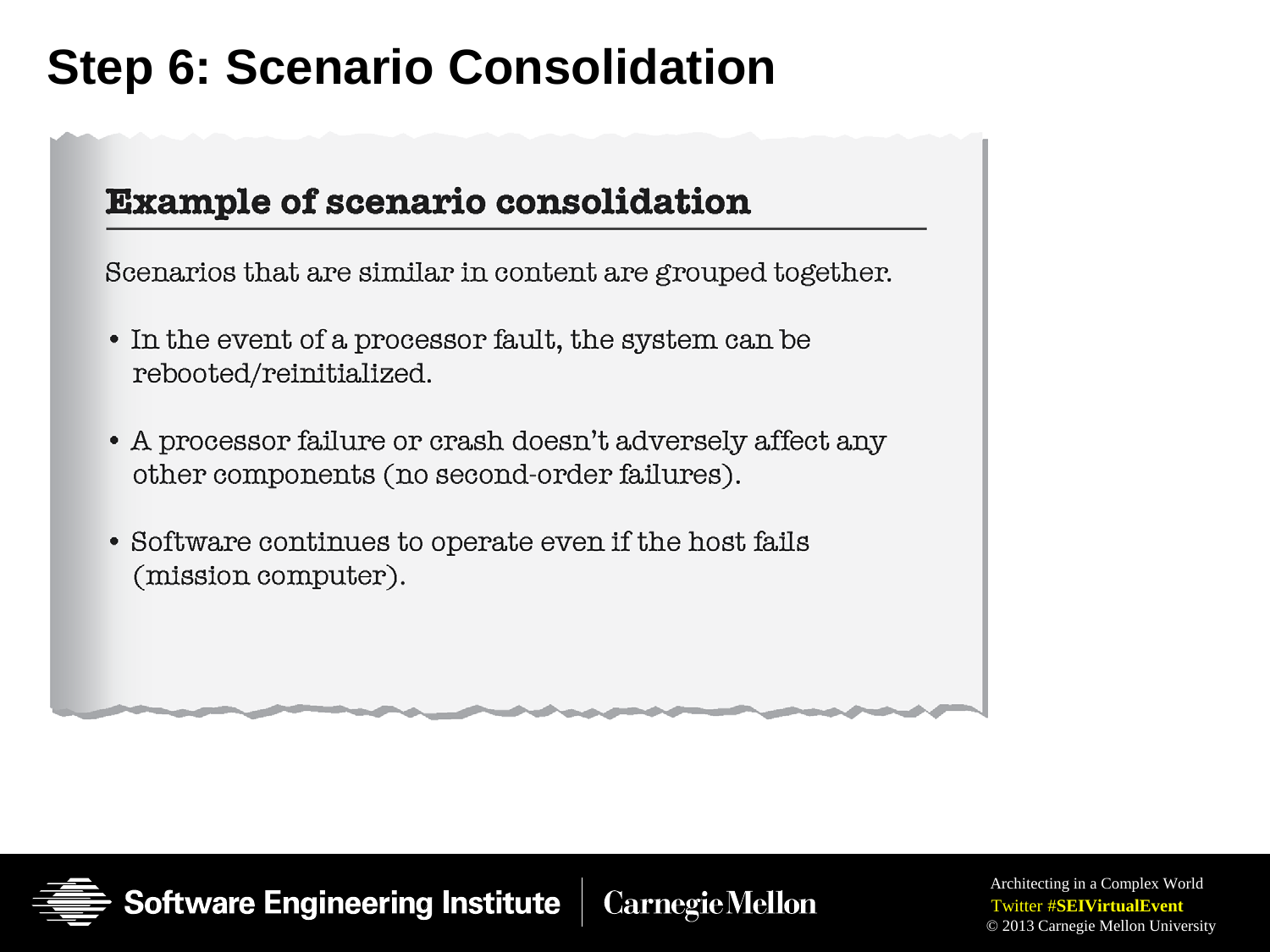### **Step 7: Scenario Prioritization**

Each stakeholder is allocated a number of votes equal to approximately 30% of the number of scenarios generated.

- The actual number of votes allocated to stakeholders is rounded up to an even number of votes.
- Voting occurs in two rounds where each stakeholder allocates exactly half of his or her total votes in each round.
- Stakeholders can allocate any number of votes to any scenario they like.
- Votes are counted, and the scenarios are prioritized accordingly.

Software Engineering Institute **CarnegieMellon**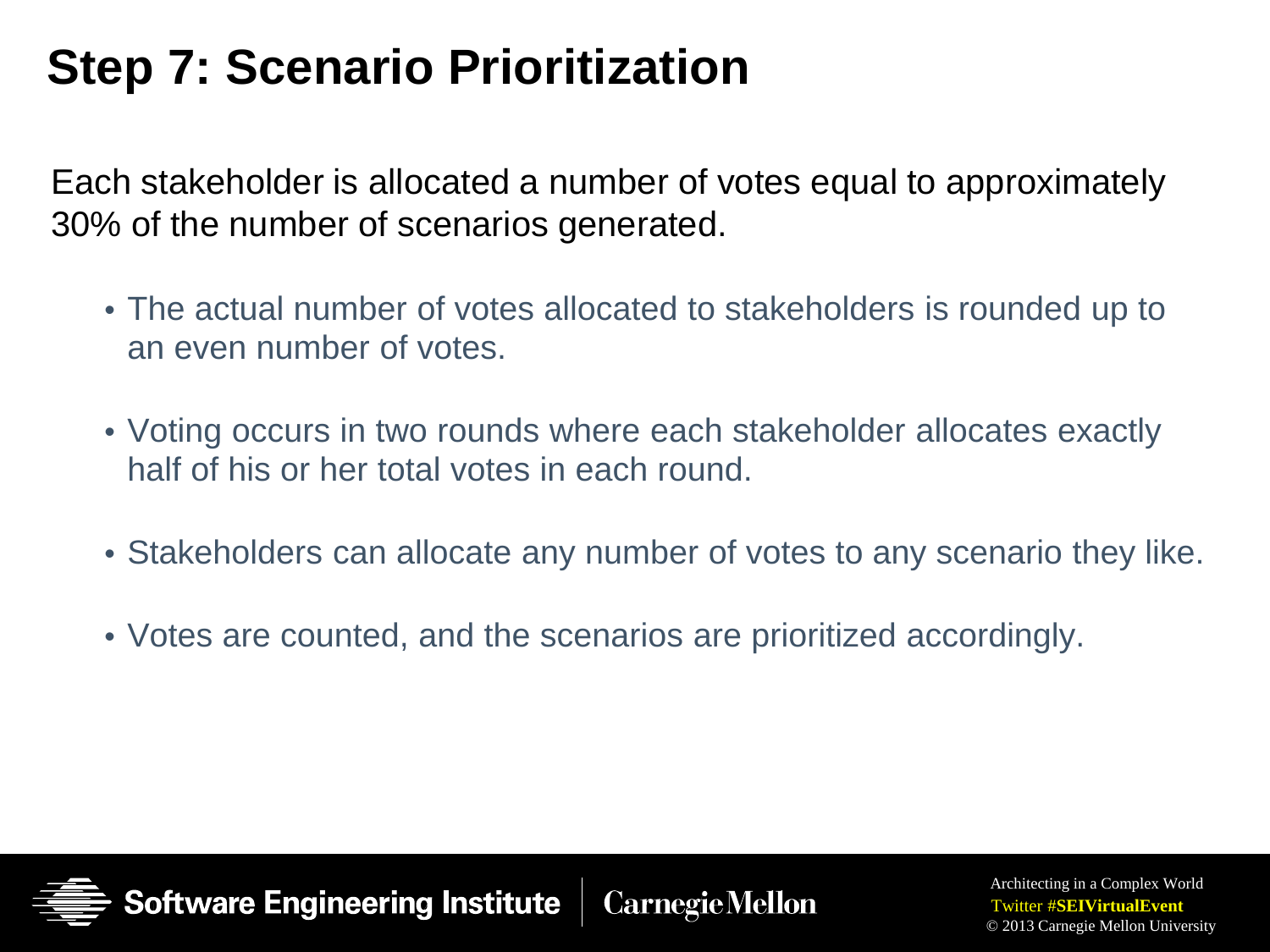### **Step 8: Scenario Refinement**

### The top scenarios are further refined.

• Typically, the top five scenarios are refined, but the exact number will depend on the time available.

The QAW facilitators further elaborate each scenario and

- document the business/programmatic goals affected by the scenario
- describe the relevant quality attributes
- rephrase it in six parts: a stimulus, a stimulus source, an environment, an artifact, a response, and a response measure
- document a list of related questions that stakeholders want to ask
- document any issues that may arise during scenario refinement

**ftware Engineering Institute CarnegieMellon**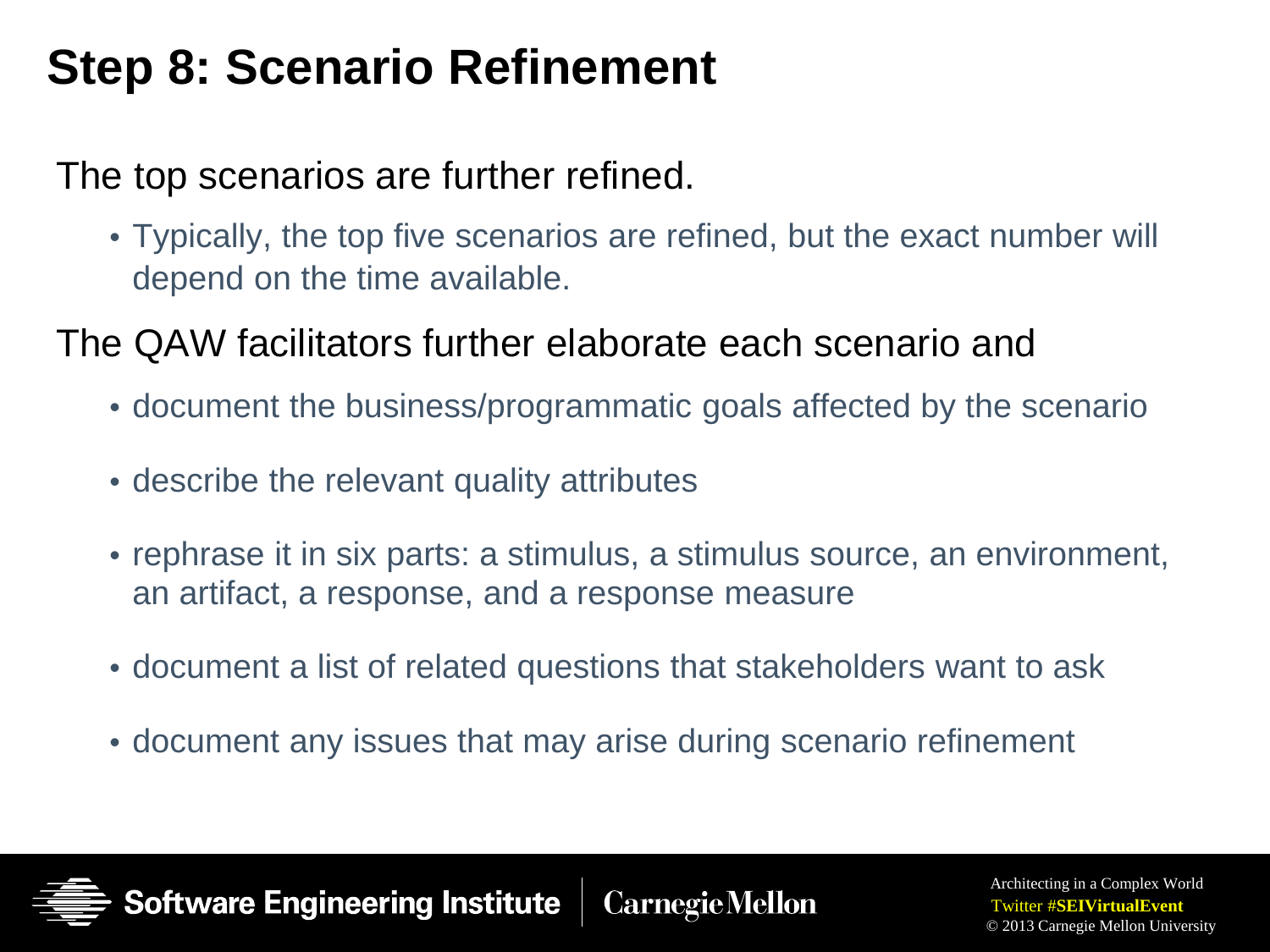| <b>Scenario</b>           | The track capacity is saturated during peak<br>operations over a large-sized theatre and degrades<br>in a predictable and useful manner. |
|---------------------------|------------------------------------------------------------------------------------------------------------------------------------------|
| <b>Business Goals</b>     | <b>Mission effectiveness</b>                                                                                                             |
| <b>Quality Attributes</b> | performance<br>$\bullet$<br>scalability                                                                                                  |

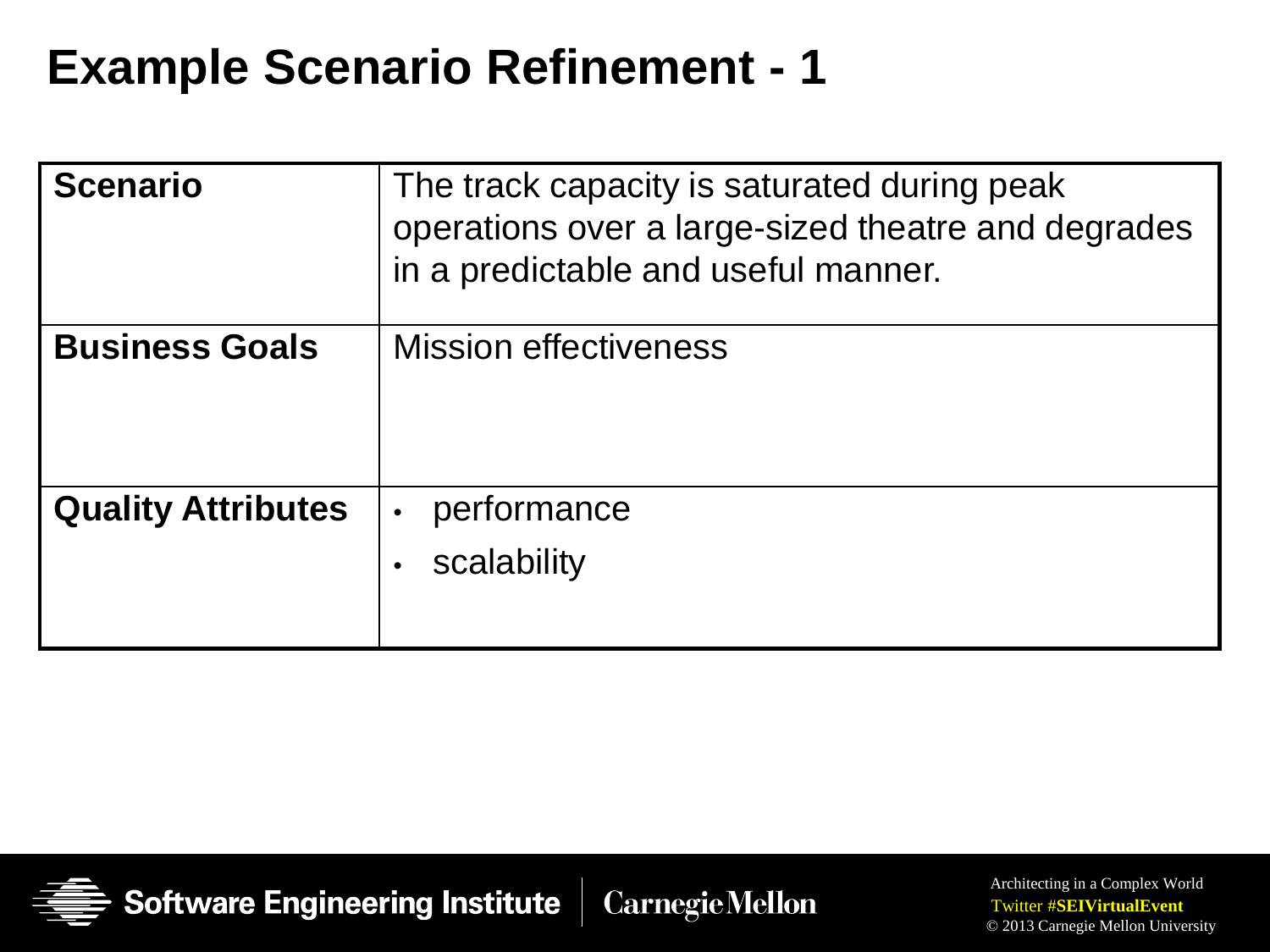| <b>Stimulus</b>                   | Some resource capacity is saturated<br>(or hits high watermark). |
|-----------------------------------|------------------------------------------------------------------|
| <b>Stimulus Source</b>            | Network, memory, applications, and so on                         |
| <b>Environment</b>                | Operational with high load conditions<br>(or battle damage)      |
| <b>Artifact</b>                   | <b>Track Manager or host system</b>                              |
| <b>Response</b>                   | throttling appropriately                                         |
|                                   | request for or release of resources                              |
| <b>Response</b><br><b>Measure</b> | Predictable behavior as appropriate per platform                 |

**Software Engineering Institute Carnegie Mellon**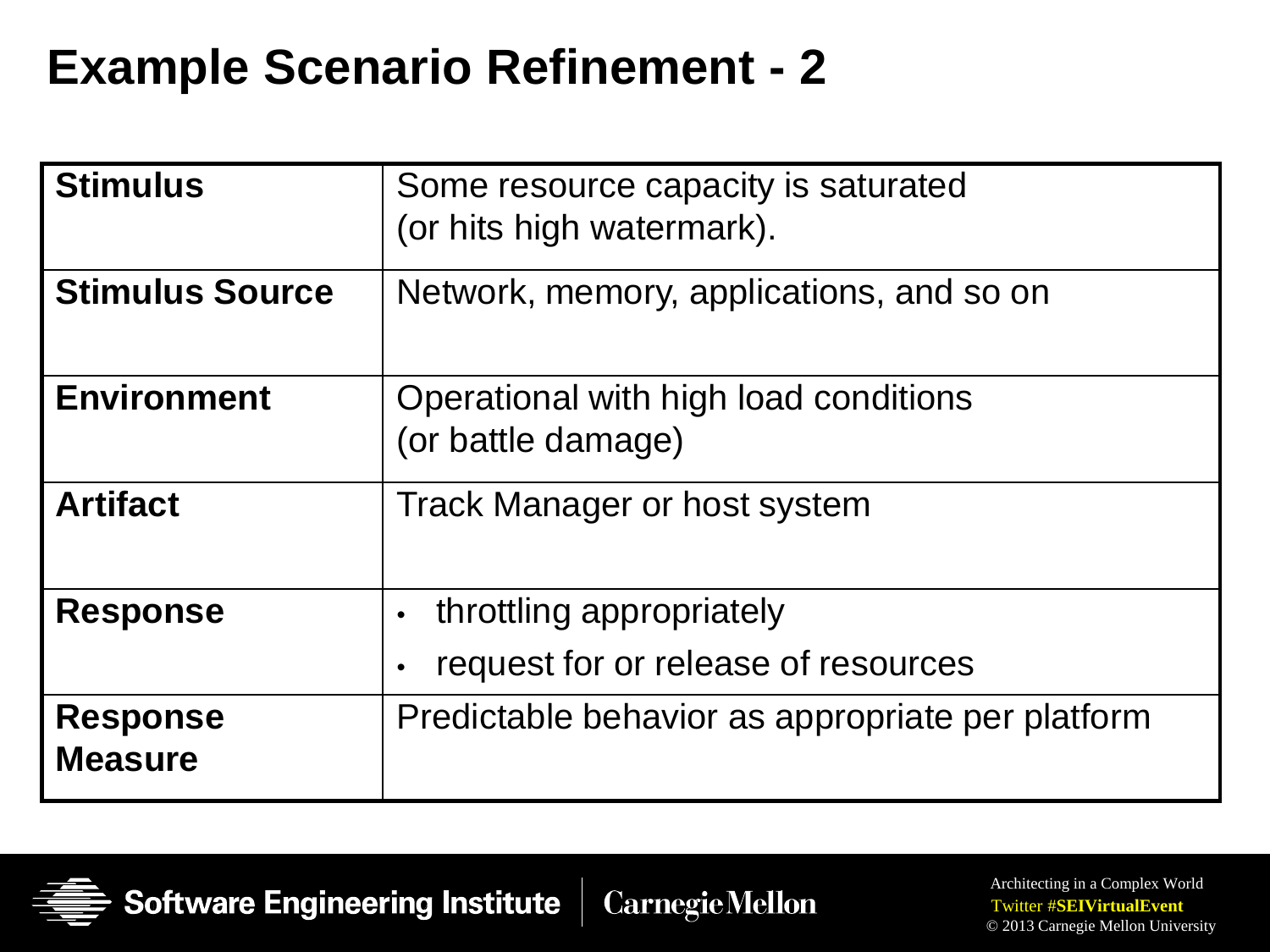| <b>Questions</b> | What is the track capacity? Is it based on<br>hardware? How do you know it's saturated? |
|------------------|-----------------------------------------------------------------------------------------|
|                  | In what ways can you degrade the quality of<br>service associated with the tracks?      |
|                  | What can be automated?                                                                  |
|                  | Which architectural decisions apply and support<br>that automation?                     |
|                  | Which degrade modes do stakeholders want to<br>see implemented?                         |

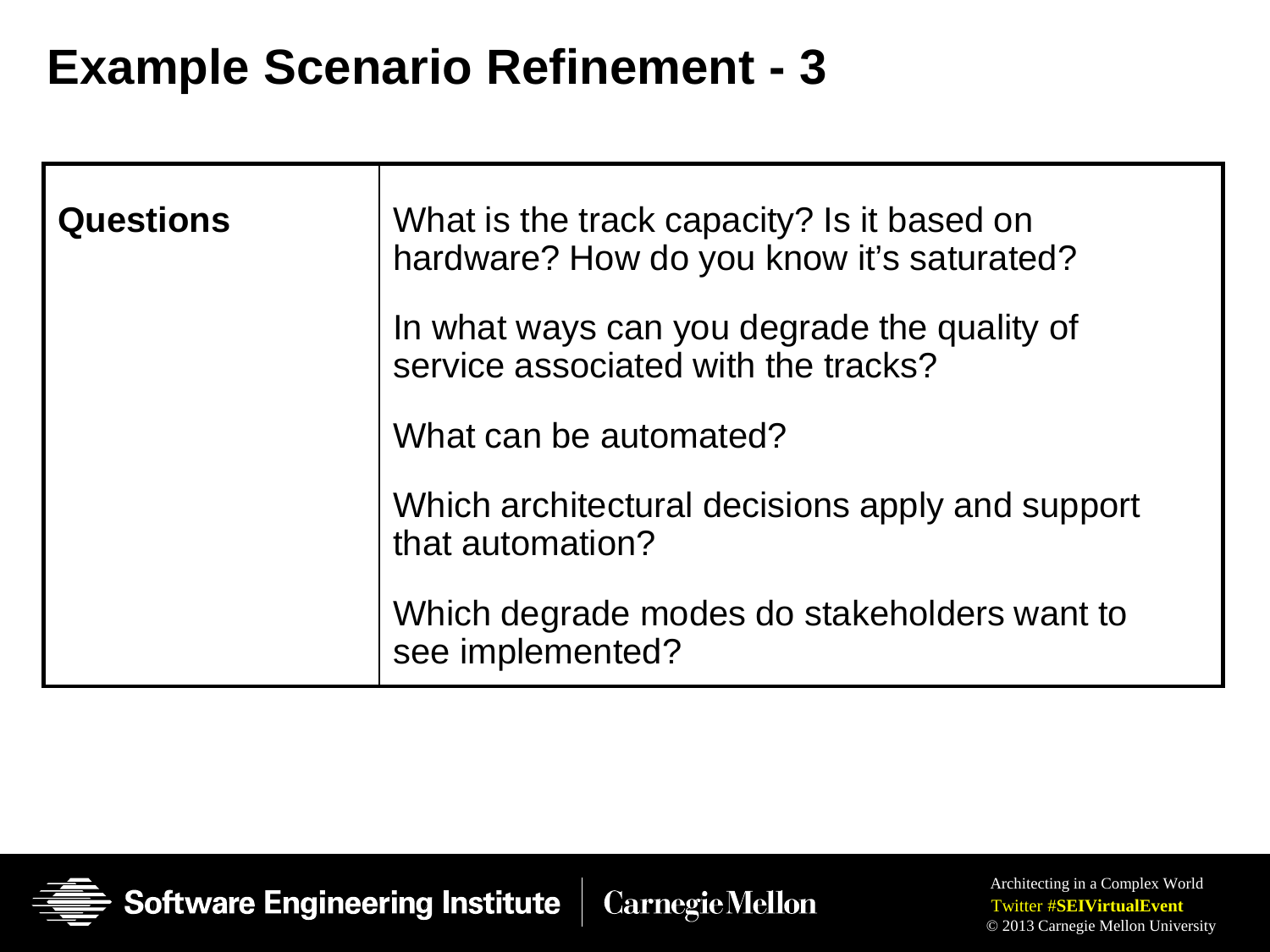| <b>Issues</b> | We can't size systems a <i>priori</i> to eliminate<br>oversaturation.                                                                                |
|---------------|------------------------------------------------------------------------------------------------------------------------------------------------------|
|               | Track Manager needs a way to compensate for<br>saturation in a doctrinally appropriate manner.                                                       |
|               | Open a dialogue with the applications using<br>Track Manager to identify objects of interest,<br>so that applications can have a say in this answer. |

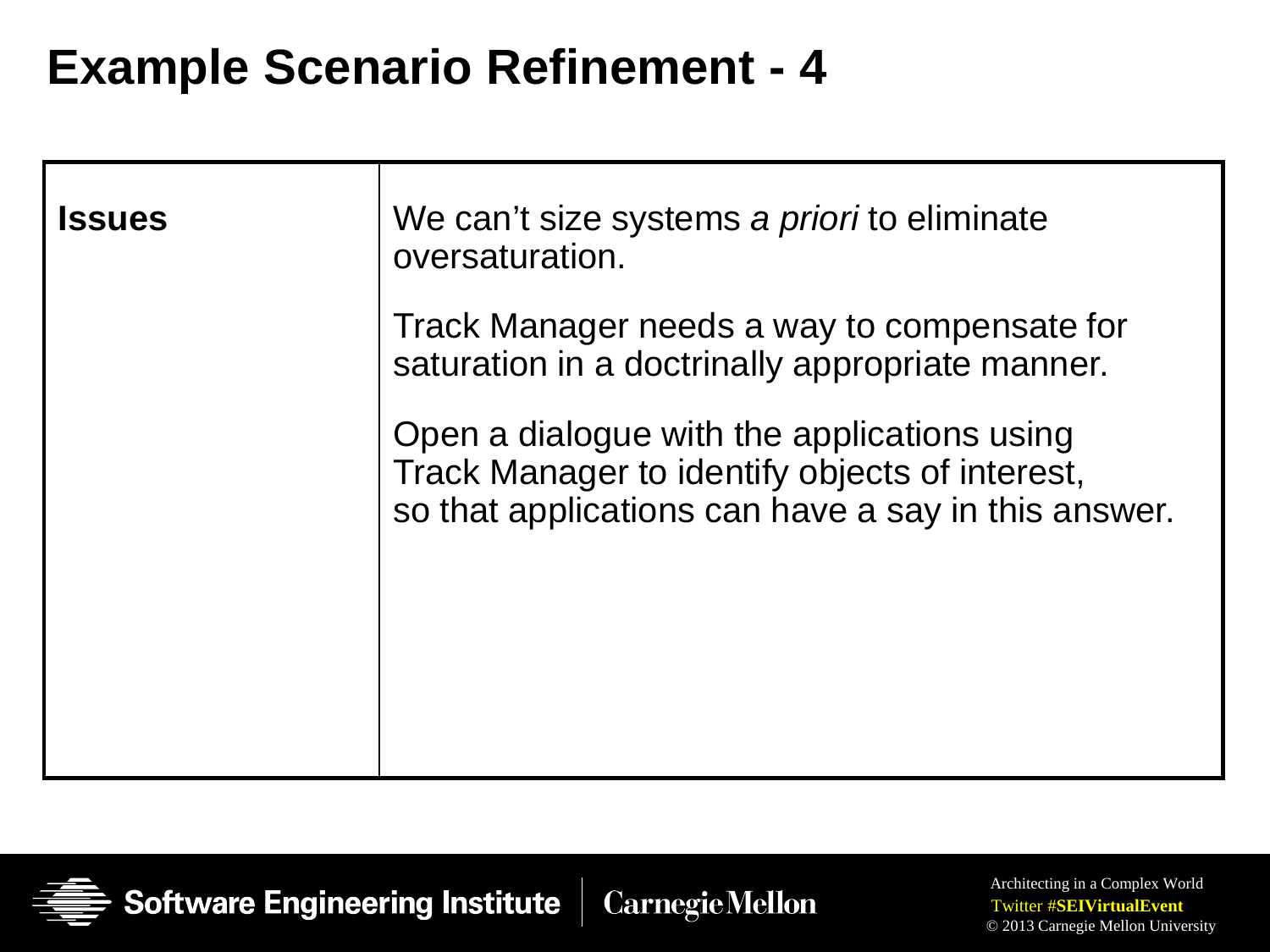### **For More Information**

Contact me at

Rob Wojcik [rwojcik@sei.cmu.edu](mailto:rwojcik@sei.cmu.edu)

- Find out more about the QAW: [www.sei.cmu.edu/architecture/tools/establish/qaw.cfm](http://www.sei.cmu.edu/architecture/tools/establish/qaw.cfm)
- For more about the SEI approach to quality attributes and architecture-centric engineering, start exploring at [www.sei.cmu.edu/architecture/](http://www.sei.cmu.edu/architecture/)



- Also see *Software Architecture in Practice, 3rd edition* written by Len Bass, Paul Clements, & Rick Kazman and published by Addison-Wesley as part of the SEI Series in Software Engineering.
- Visit [www.sei.cmu.edu/library/abstracts/books/9780321815736.cfm](http://www.sei.cmu.edu/library/abstracts/books/9780321815736.cfm)

Software Engineering Institute **CarnegieMellon**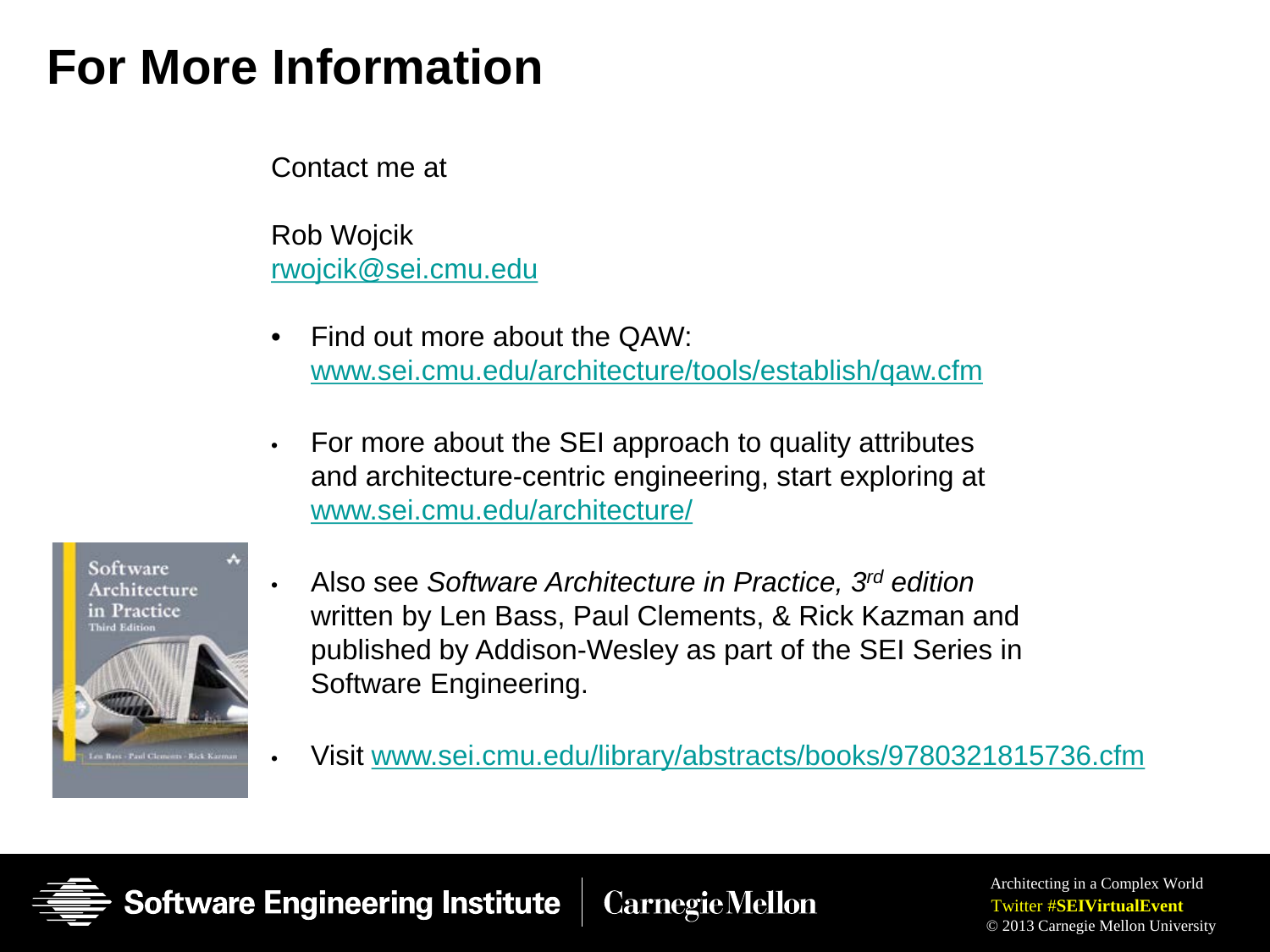NO WARRANTY

THIS MATERIAL OF CARNEGIE MELLON UNIVERSITY AND ITS SOFTWARE ENGINEERING INSTITUTE IS FURNISHED ON AN "AS-IS" BASIS. CARNEGIE MELLON UNIVERSITY MAKES NO WARRANTIES OF ANY KIND, EITHER EXPRESSED OR IMPLIED, AS TO ANY MATTER INCLUDING, BUT NOT LIMITED TO, WARRANTY OF FITNESS FOR PURPOSE OR MERCHANTABILITY, EXCLUSIVITY, OR RESULTS OBTAINED FROM USE OF THE MATERIAL. CARNEGIE MELLON UNIVERSITY DOES NOT MAKE ANY WARRANTY OF ANY KIND WITH RESPECT TO FREEDOM FROM PATENT, TRADEMARK, OR COPYRIGHT INFRINGEMENT.

Use of any trademarks in this presentation is not intended in any way to infringe on the rights of the trademark holder.

This Presentation may be reproduced in its entirety, without modification, and freely distributed in written or electronic form without requesting formal permission. Permission is required for any other use. Requests for permission should be directed to the Software Engineering Institute at [permission@sei.cmu.edu.](mailto:permission@sei.cmu.edu)

This work was created in the performance of Federal Government Contract Number FA8721-05-C-0003 with Carnegie Mellon University for the operation of the Software Engineering Institute, a federally funded research and development center. The Government of the United States has a royalty-free governmentpurpose license to use, duplicate, or disclose the work, in whole or in part and in any manner, and to have or permit others to do so, for government purposes pursuant to the copyright license under the clause at 252.227-7013.